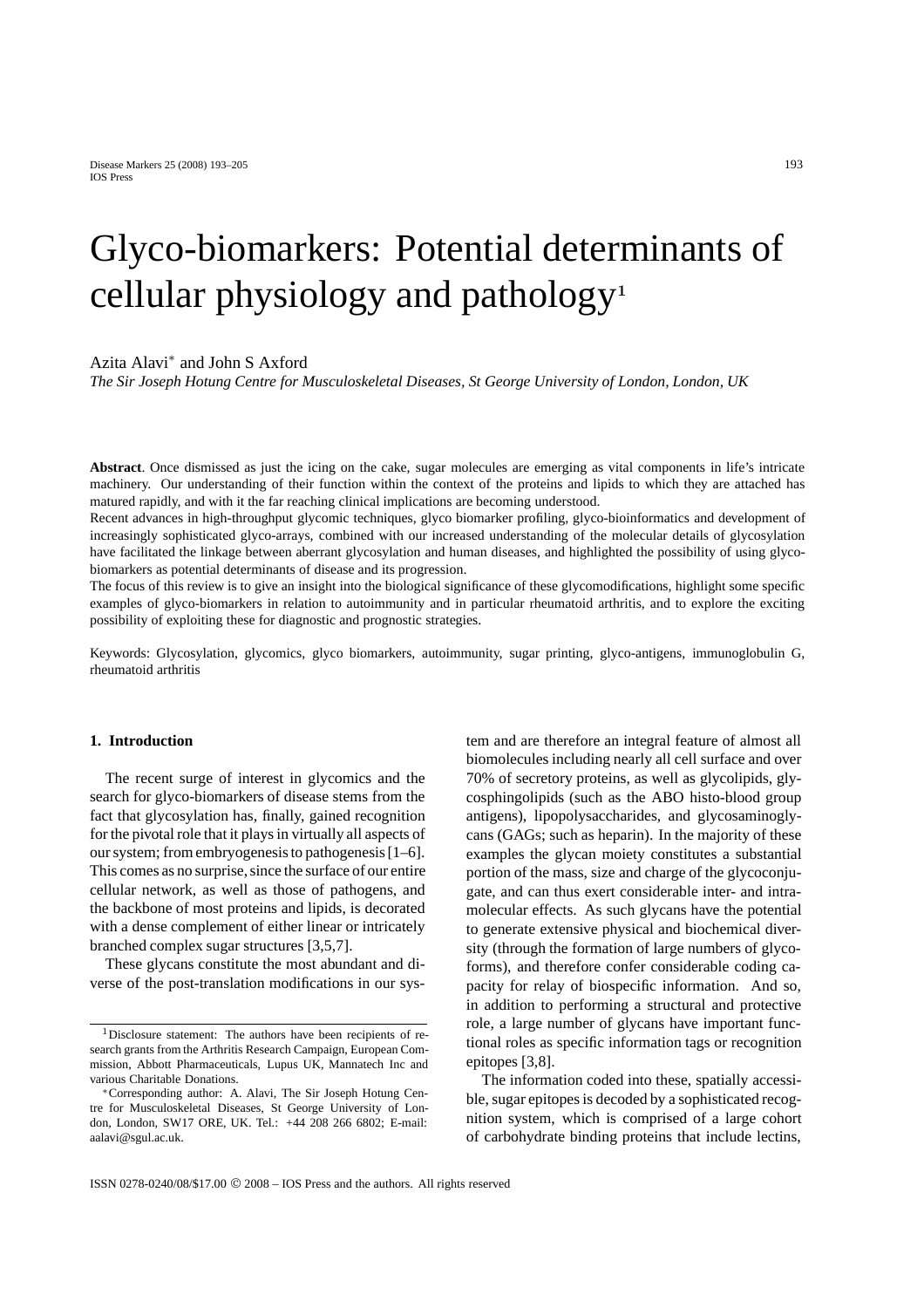#### Table 1

A list of some of the endogenous lectins/carbohydrate-recognizing proteins expressed in our system. Depending on their structure and mode of action, lectins are subdivided in several groups. These lectins contain one or more carbohydrate recognition domains that determine their specificity.

| Endogenous lectins                                              | Function                                                                                                                                                                                                                                                                                                                                                                                                                                                                                                                   |
|-----------------------------------------------------------------|----------------------------------------------------------------------------------------------------------------------------------------------------------------------------------------------------------------------------------------------------------------------------------------------------------------------------------------------------------------------------------------------------------------------------------------------------------------------------------------------------------------------------|
| Annexins                                                        | Functions include binding to carbohydrate moieties of sialoglycoproteins and GAGs. Examples include annexin<br>IV, in kidney and pancreas. May be important apical sorting (secretory vesicles) and exocrine-type neurotrophic<br>activity and in cell-adhesion (or inhibition of cell-adhesion).                                                                                                                                                                                                                          |
| C-type lectins: calcium-<br>dependent Soluble/<br>transmembrane | Collectins; soluble lectins such as C- reactive protein (CRP), mannose binding lectin (MBL), surfactants SP-A<br>and SP-D and ficolins, which have the capacity to activate complement and thus play an important role in innate<br>immunity as well as autoimmunity<br>Selectins; membrane bound with specific function in leukocyte adhesion to endothelial cells through sialyl-<br>LewisX recognition; therefore important in both normal physiology and in inflammation and immunity to tumor                         |
|                                                                 | and virally infected cells.                                                                                                                                                                                                                                                                                                                                                                                                                                                                                                |
|                                                                 | The selectin on the leukocyte side is L-selectin while those on the endothelial side are E- and P-selectins<br>Type I receptors; includes cell surface mannose receptors on macrophages and other types of cells, and DEC-205<br>on dendritic cells. Involved in molecular uptake into cells.                                                                                                                                                                                                                              |
|                                                                 | Type II receptors; typical examples are sialoglycoprotein receptor of hepatocytes, macrophage galactose/N-<br>acetylgalactosamine specific lectin, natural killer cell receptors and low affinity IgE receptor (CD23). These are<br>either involved in the molecular uptake into cells through the endocytic pathway or in the signal transduction<br>based on cell-cell recognition.                                                                                                                                      |
| I- type lectins                                                 | I (immunoglobulin)-type lectins, have 2 domains; carbohydrate-binding and an Ig-like domain. Examples<br>include siglecs, which recognize sialic acid, and are expressed on specific subsets of tissue-phase or activated<br>macrophages                                                                                                                                                                                                                                                                                   |
| P-type lectins                                                  | Involved in trafficking of lysosomal enzymes                                                                                                                                                                                                                                                                                                                                                                                                                                                                               |
| S-type lectins; also<br>known as Galectins                      | A rapidly growing family of metal-independent lectins with diverse histological localization, in cytoplasm,<br>nuclei, cell surfaces and extracellular spaces; depending on the galectin species.<br>They share galactose-specificity and display potent biological activities, such as the ability to induce apoptosis,<br>or metabolic changes, such as cellular activation and mitosis. Examples include galectin 1 which induces T cell<br>apoptosis and galectin 3, associated with tumours, which inhibits apoptosis |

collectins, adhesion molecules, and anti-carbohydrate antibodies (Table 1) [8–12]. This versatile carbohydrate recognition system combined with our extensive glycome are key players in orchestrating the complex functional network of bimolecular interactions that coordinate molecular and cellular function in relation to innate and adaptive immunity [13–19].

Given the diversity of structures and functions, and the potential for conveying information essential to maintenance of immune homeostasis, it is not surprising that the role of glycosylation in the development, regulation, and progression of disease has come under increased scrutiny [6].

#### **2. Physiological diversity and function of glycans**

As might be imagined from their ubiquitous nature, and their ability to convey information, the biological roles of glycans are formidable and span the complete spectrum, from those that are relatively subtle (e.g. structural) to those that are critical (e.g. crucial for the development, function and survival of an organism).

However, the elucidation of a specific physiological role for a given glycan modification(s) poses a formidable challenge. This is because glycan structures can play different roles in different cells/tissues, at different times [3,20–22], and also because in some instances what is deemed structural under normal physiological conditions may be rendered antigenic in certain disease conditions. Examples of these include 1) the developmentally regulated expression and distribution of the ABO histo-blood group antigens [23], and 2) the glycosylation changes that render certain collagen epitopes arthrogenic [24].

The plethora of biological functions ascribed to glycans include mechanisms of protein folding and turnover[25], trafficking and distribution [26,27], pharmacokinetics [28], as well as immunogenicity; where glycomodifications may lead to unmasking of antigenic epitopes in the glyconcjugate backbone (e.g. antigenic peptide sequences) or reveal/create glyco-antigenic determinants (through aberrant exposure of certain terminal sugar residues e.g. N-acetylglucosamine, or via aberrant changes to the core structure e.g. unusual chain elongation/branching) [29,30].

Other functions ascribed to glycans include their role as ligands for specific receptors in areas such as signaling [31], immuno-modulation [32,33], cell communication and adhesion [34–36], including those involved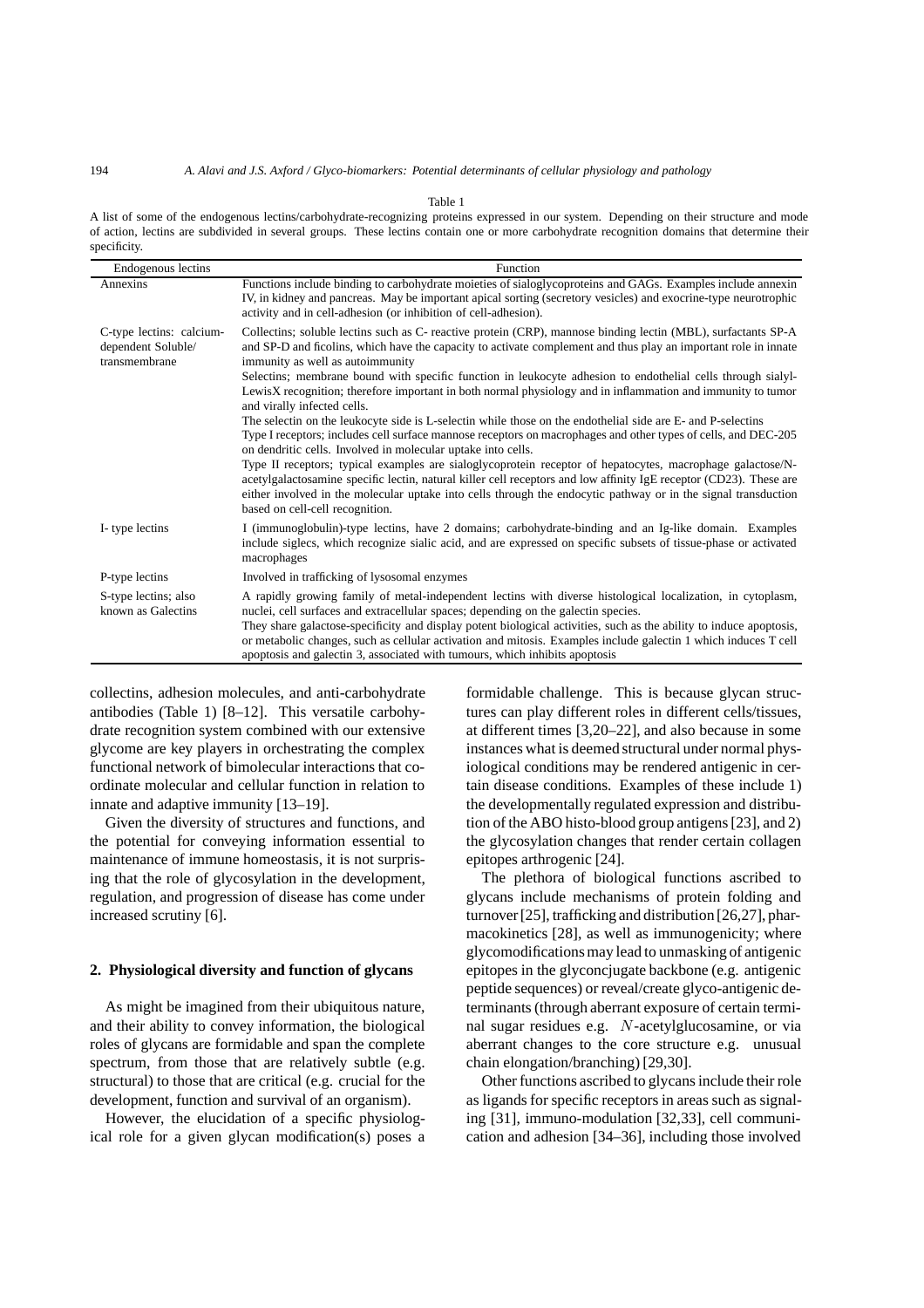in tumor progression and metastasis [11], and as points of attachment for pathogens [8,37–40].

The latter may be of particular relevance as it adds credence to the emerging, sometimes controversial, linkage between blood group antigen expression and disease [41–46], in which certain ABO antigens are implicated because of their role as microbial glycan receptors, as tumor antigens and as ligands for important immunologic reactions [5,47,48].

Glycans are also important components of cytosolic and nuclear proteins. An important example of this is the dynamic modification of these proteins with Olinked  $\beta$ -N-acetylglucosamine (O-GlcNAc). The covalent attachment of this O-GlcNAc (to serine or threonine residues) has been shown to be a regulatory posttranslational modification that is responsive to various stimuli. Its main function is that of a regulatory switch in the metabolic control of signal transduction, transcription, stress response, apoptosis, as well as T- and B-lymphocytes activation [17,49]. O-GlcNAc glycosylation is also critical in both neuronal function and dysfunction (neuronal signaling and synaptic plasticity) and may have a crucial impact on the nervous system and consequently various neurodegenerative diseases [50].

An appreciation of the importance of glycans and their multidimensional roles in various physiological and pathological circumstances would be incomplete without some degree of insight into their biosynthesis and the factors that determine their structural complexity and diversity, as discussed below.

#### **3. Determinants of cellular physiology/pathology**

A unique feature of glycosylation is the fact that despite its complexity and precise nature the biosynthesis of glycans can not be directly predicted from the DNA template [Fig. 1], but is instead governed by an elaborate mechanism that utilizes a multitude of glycoenzymes [21]. These enzymes, which display exquisite biological specificity, are expressed in a cell/tissuespecific, and temporally regulated manner. Their expression is controlled by multiple tissue-specific promoters that may be activated/suppressed under different physiological circumstances (e.g. expressed at discrete points in lymphocyte development and peripheral activation) [35]. Examples of this include the way in which pro-inflammatory or anti-inflammatory cytokines alter the expression of specific glycosyltransferases; that in turn regulate the conversion of activated

T cells into memory cells, or the differentiation of Th cells into Th1 and Th2 subsets and thereby influence disease outcome [18,51].

It is therefore not surprising that the glyco-profile of a given cell/tissue (including serum) can alter in response to a whole host of physiological [40,52,53] or pathological situations e.g. angiogenesis, immune challenge, inflammation or oncogenic transformation and metastasis [3,8,11,54].

An understanding of this code as it relates to disease states, at both molecular and functional levels can help unravel disease mechanisms and thus pathology.

#### **4. Glycosylation and disease**

In accord with the above observations, aberrant changes in cellular processes, such as those that accompany disease, are therefore likely to result in alterations of the glycan profiles of the cell surface and/or secreted glycoconjugates, in particular glycoproteins. And so, not surprisingly, most major diseases, when probed, are found to be directly/indirectly associated with a change in the glycosylation pattern of at least one central structure.

This has led to the novel concept of glyco-biomarkers and "Sugar profiling", which was first introduced by our group in relation to the study of IgG glycosylation changes in rheumatoid arthritis (RA) [55–58] and other rheumatological diseases such as systemic lupus erythematosus (SLE), but can now be extended to study diseases as diverse as asthma, acute respiratory distress syndrome, cystic fibrosis [40,59], neuropathology (including Creutzfeldt-Jakob disease) [60,61], muscular dystrophy [62], cardiovascular disorders such as atherosclerosis [63], endocrinology and diabetes [64], inflammatory bowel disease [65], IgA nephropathy (IgAN) [66,67], nephrolithiasis [68], and last but not least, almost all forms of malignancy [69–71].

The glycosylation changes in relation to these and many other diseases, not covered here, range from the subtle to the palpable and can be acquired/inherited.

## *4.1. Inherited glycosylation diseases; rare or under diagnosed?*

Given the critical role of glycosylation, all the inherited glycosylation diseases detected so far are autosomal recessive disorders that are due to polymorphisms and minor mutations and never the result of gross mutations (which are unlikely to occur as they would be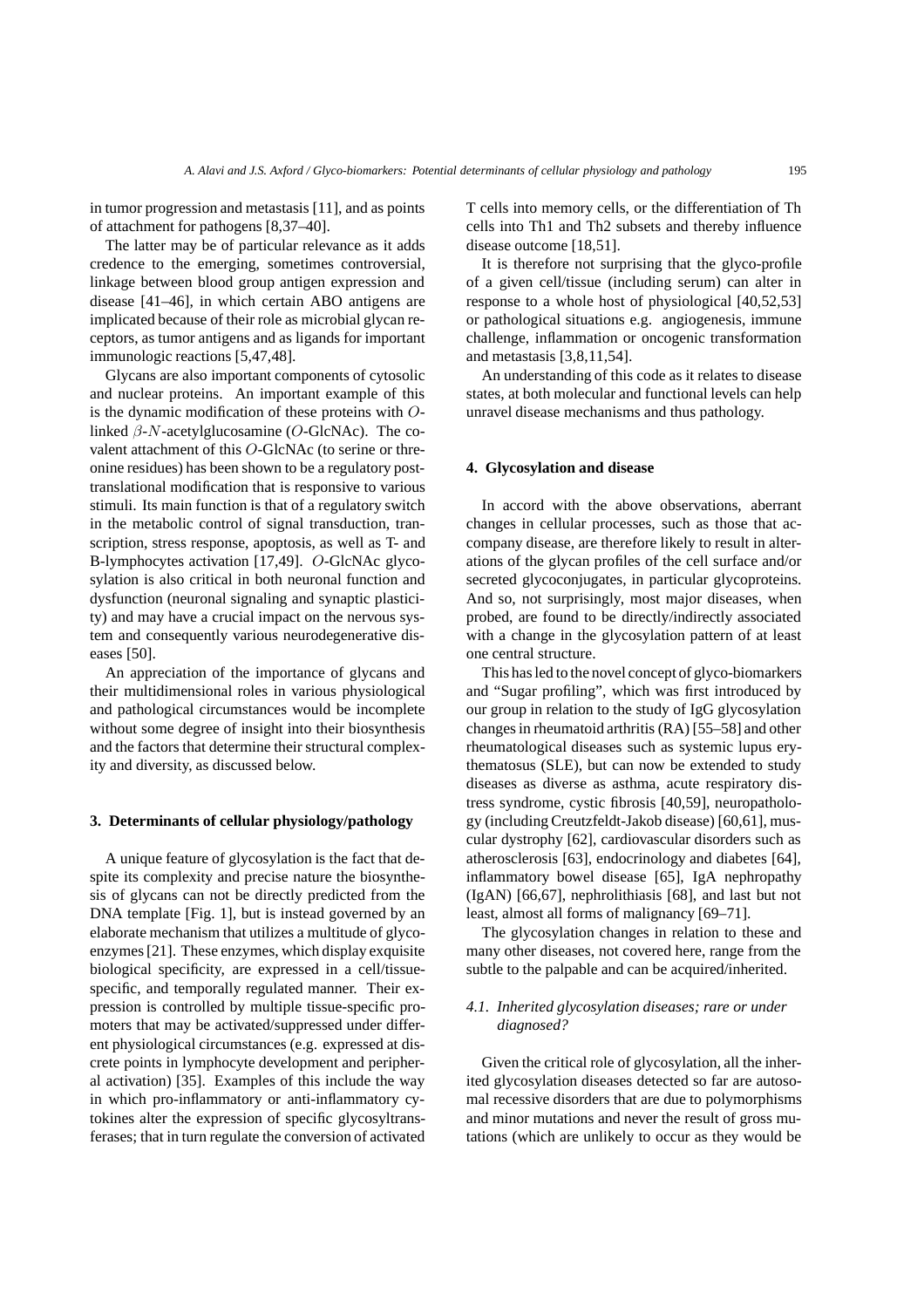

Fig. 1. The biosynthesis of glycans can not be directly predicted from the DNA template, but is instead governed by a complex glyco-enzyme directed mechanism.

fatal at the early stages of fertilization/embryogenesis). Those that occur are relatively rare, and give rise to either severe phenotypic consequences (sometimes with neonatal death) or very minor ones; which are likely to be asymptomatic. The underdiagnosis of this group of diseases is further compounded by ascertainment bias, due to pleiotropic or unpredictable phenotypes.

The plethora of different mutations detected results in a diverse group of diseases including leukocyte adhesion deficiency syndrome II, congenital dyserythropoietic anemia type II (also known as HEMPAS), and an emerging varied group of disorders (> 20 separate genes and more than 100 allelic variants since the first report in 1980, the majority of which were identified in the past few years) collectively known as congenital disorders of glycosylation (CDGs) [72].

By far the most frequent of these is CDG-Ia. This group of diseases (> 60 mutations in phosphomannomutase-2) have a variable clinical spectrum, ranging from disorders restricted to specific organs to severe multisystemic disorders, including central nervous system phenotypes [72], suggesting that the brain is particularly susceptible to perturbations in glycosylation.

As these glycosylation disorders are likely to target and affect a large set of proteins/lipids, it is not hard to see how glycosylation enzymes might act as modifiers of other gene defects and thus modulate the severity and nature of diseases such as various neuropsychiatric conditions including Alzheimers and Schizophrenia [61].

The diseases discovered so far, however, may represent only the "tip of the iceberg" [72,73], as it is estimated that defects in any of the well over 50–100, critical glycosylation genes will cause diseases such as those described above, and many of these can only be detectable by sugar profiling [74].

## *4.2. Acquired glycosylation diseases*

Aberrant, non-inherited, glycomodifications are extensive and invariably found to be associated with, or a pre-requisite for, a wide-ranging myriad of disease phenotype [2–4,6].

The most obvious of these are changes that accompany angiogenesis or disease associated immune processes such as cellular activation, recruitment and inflammation; all of which encompass sugar changes of one type/another e.g. glycomodification of various activation/co-stimultory cell surface molecules on cytotoxic/helper T cells, as well as various ligands such as sLex [40], which act as tissue specific zip codes regulating lymphocyte traffic to a given site/organ [3,75, 76].

However, in addition to these, there is also a catalogue of "disease specific glycosylation changes" that play a key role in the actual disease mechanism, and are thus of pathophysiological significance [3,33,58, 77,78].

These fall into two categories: In some instances, as for example cancer, altered glycosylation is a universal feature that reflects significant changes in certain specific glyco-enzymatic pathways and thus closely correlates with critical aspects of the disease, whilst in others the glycomodifications may be more subtle, acting as a trigger that could instigate biological effects that may initiate or, in certain circumstances, alter the course of disease.

The impact of these glycosylation changes in relation to autoimmunity and in particular RA pathology will be the main focus of this section, followed by a brief overview of a few select examples of other autoimmune diseases/disease mechanisms where specific glycosylation changes play a critical role.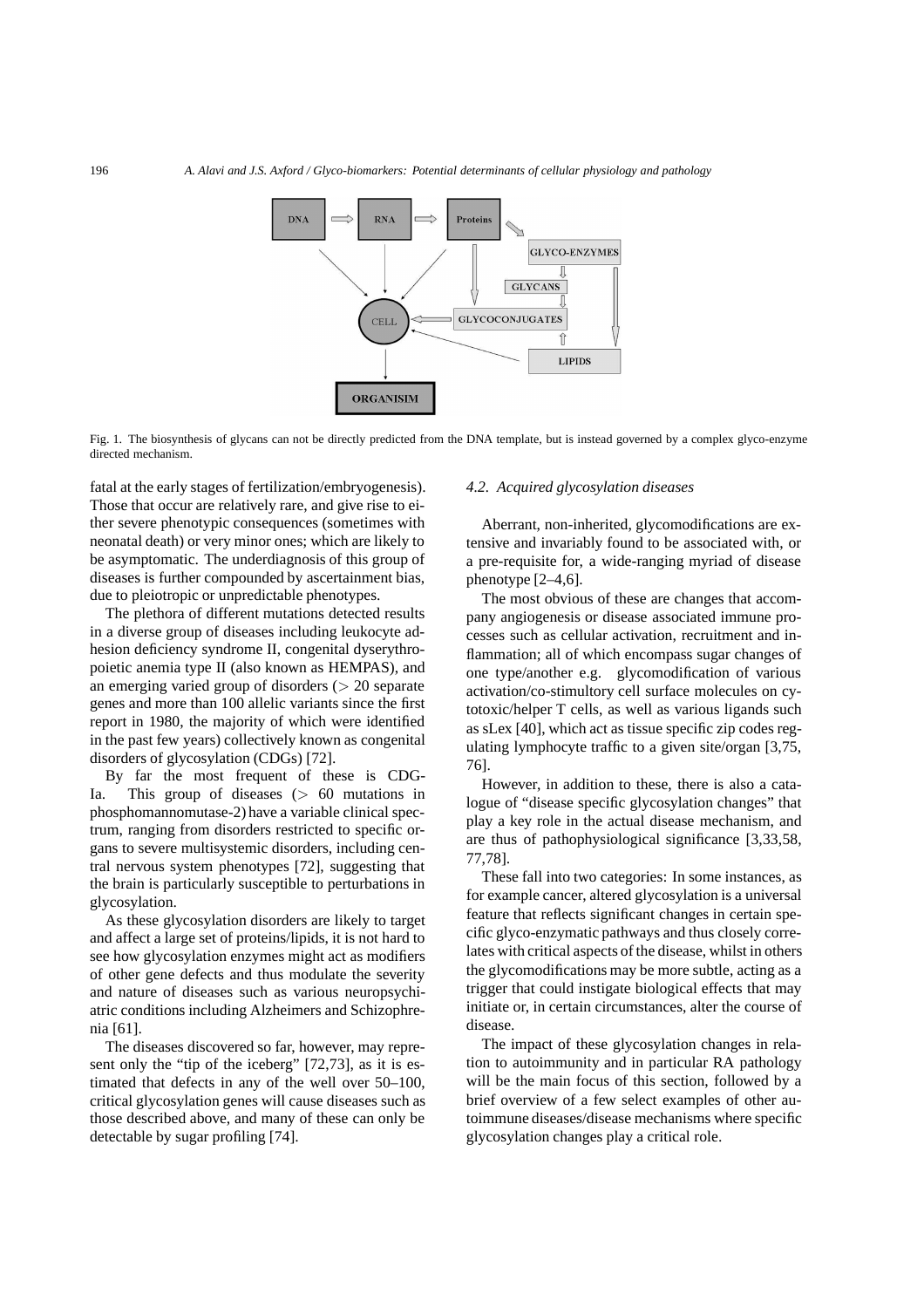

Fig. 2. The 36 complex biantennary N-glycan variants associated with the single glycosylation site on the Fc moiety of IgG. Glycans are designated as G2, G1 and G0 (according to the number of terminal galactose residues), followed by bis (bisecting N-acetylglucosamine and/F (Fucose), and a1 and or a2 (according to the number of terminal sialic acid residues). Monosialylation and monogalactosylation may occur in either  $\alpha$ -6/alpha 1–3 configurations. Key for glycan structures:  $\blacksquare$ ; *N*-acetylglucosamine (GlcNAc),  $\bigcirc$ ; mannose (Man),  $\diamondsuit$ ; galactose (Gal),  $\bigstar$ ; N-acetylneuraminic acid (NeuNAc),  $\mathcal{N}$ ; fucose (Fuc),  $\longrightarrow$ ; beta linkage, and; - - -; alpha-linkage.

## **5. Glyco-biomarkers and autoimmunity**

Glycomodification may represent one way in which immune tolerance can be bypassed. Some posttranslational modifications can create new self antigens (Ags) or even mask Ags normally recognized by the immune system [24,30,79–82]. The former is of particular relevance since even subtle changes may lead to immune activation resulting from recognition of the glyco-Ags by the naturally occurring anti-glycan auto antibodies (AutoAbs); directed against a vast repertoire of non-self glycan structures [83] existing on bacterial, fungal and parasite cells.

As such the link between glycomodifications and autoimmunity is complex and includes:

(i) Cross-reactivity: Unlike classical peptide epitopes, glyco epitopes (glycotopes) can share significant structural homologies. As such they can display extensive cross-reactivity and thus behave as "panepitopes", which may, in some contexts, be implicated in autoimmunity. A classic example of this is the possible recognition of abnormally exposed N-Acetylglucosamine (GlcNAc) in our system (resulting from aberrant hypogalactosylation; as seen in RA IgG) by pathogen associated molecular pattern receptors of innate immunity such as mannose binding lectin (MBL), which may result in immune dysregulation [9].

(ii) Neo-expression: Expression of glycans normally restricted to other tissues or molecules [84] or incorporation of immunogenic non-human dietary glycans e.g. N-Glycolyneuraminic acid [85], which could generate xenoreactive, and potentially autoreactive Ab responses and cause long-term inflammatory reactions.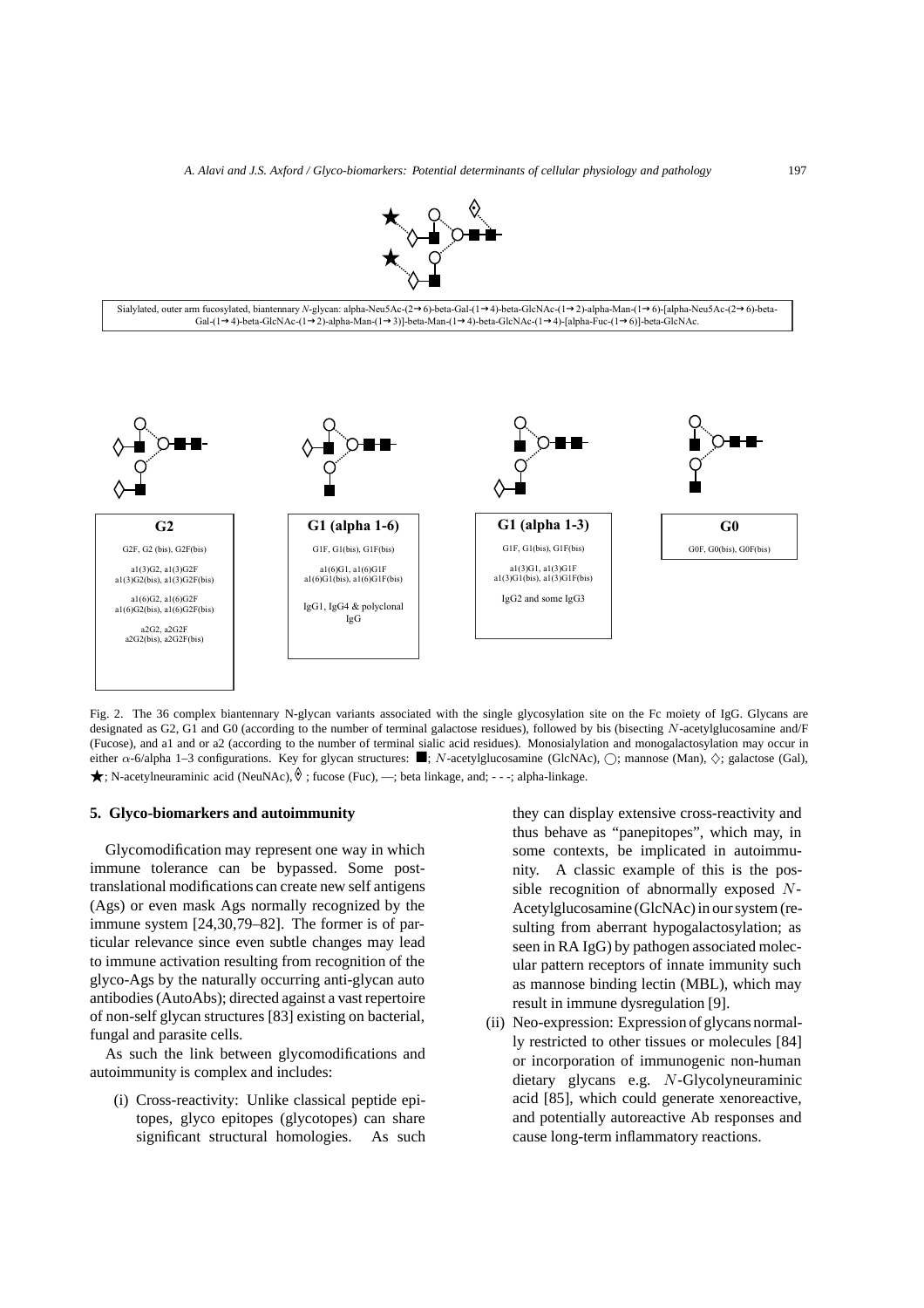- (iii) Inappropriate processing and presentation: In some instances glycan changes can lead to altered processing and presentation of selfantigens to T cells via major histocompatibility complex (MHC). An interesting example of this is the role of collagen derived remnant glycotopes in autoimmune arthritis [24].
- (iv) Conformational changes/unmasking of possible antigenic epitopes: Glycomodifications can result in the exposure of possible antigenic peptide sequences that would have otherwise been masked by the sugar moiety, or give rise to localized conformational changes in both the glycan moiety and the polypeptide, which could render the molecule antigenic; as in immunoglobulin A (IgA)/immunoglobulin G (IgG) in IgA nephropathy and RA respectively [2,3,58,66,86].

The latter has been the focus of extensive studies as will be discussed below.

## *5.1. IgG glyco-biomarkers and rheumatoid arthritis*

The N-linked glycans at the single, highly conserved, glycosylation site in the constant domain of IgG Fc region (which can be present in any one of 30 variations depending on the presence/absence of absence of galactose, sialic acid, bisecting N-acetylglucosamine [bis-GlcNAc] and fucose; Fig. 2) are critical features, which have far reaching structural and functional impact. Affecting both the innate and adaptive arms of the immune response [33,87,88].

During the past two decades particular emphasis has been placed on the aberrant glycosylation of IgG and its role in RA pathogenesis [3,57,58,89–94]. The research in this field has been extensive and has drawn together all aspects of aberrant IgG glycosylation, including the structural anatomy of the IgG, the clinical implications in both human disease and animal models, the glycosylation enzymes and the genes that encode and regulate these enzymes, and the possible pathogenic mechanisms of glyco-modified IgG [3,21,24,57,58,86].

The enormous volume of data generated suggests that RA may be a dysregulated glycosylation disease in which IgG glycomodifications may play a pivotal role. These glycomodifications have been shown to be far more complex than previously thought, encompassing not only galactosylation, but also fucosylation and sialylation, as well as the additional microheterogeneity of both symmetrical and asymmetrical pairing of the Fc glycans [3,58,95].

The loss of galactose and the increased levels of core fucosylation affect the interface between IgG-Fc fragments and its interaction with other molecules and consequently interfere with Fc receptor binding and effector activities [88] causing defective/altered effector/regulatory mechanisms of the immune and thus inflammatory response [3,24,58].

## *5.1.1. IgG Glyco-biomarkers as useful diagnostic tools for RA*

The rheumatic diseases are heterogeneous (Fig. 3), and overlapping disease syndromes may be found [57]. At present there is no single diagnostic test capable of differentiating one disease from another. Increased levels of IgG-G0 have proven to be useful biomarkers of RA. Their presence in serum predates the onset of RA by at least 10 years, and in early synovitis has been found to be associated with the development of RA; such that when combined with RF it has 90% sensitivity, 95% specificity and 94% positive predictive value [3]. This has prompted the use of sugar printing for the differentiation of rheumatic diseases [55–57]. Sugar printing of serum IgG can differentiate early rheumatoid arthritis (ERA) and RA from each other and from other rheumatic diseases and hence may constitute a relatively rapid diagnostic test for patients presenting with arthritis [57]. In the case of RA, it was found that ERA/RA are distinguished from other diseases by their IgG-G0 and -G0F (the most abundant G0 structure in RA), but differ from each other by their monogalactosyl (G1) and sialylated sugar profiles. Undifferentiated arthritis, in contrast, had no specific distinguishing features, as one would expect from what is probably a heterogeneous group of pathologies. The strength of the association with RA is confirmed by the fact that G0 and G0F can be used to predict RA from the pool of patients with a broad spectrum of disease. Although the study was not designed for the purpose of evaluating the diagnostic utility of IgG-G0/-G0F per-se, over 75% of RA patients were correctly identified as having the disease and the test was shown to have a sensitivity of 50%, and a specificity of 84% [57].

Structural studies on IgG oligosaccharides have also proved useful in unraveling some of the clinical overlap in patients with primary Sjogren's syndrome (SS); whereby the appearance of IgG-G0 in primary SS may be related to future complication with RA [96].

Clinical studies in this field strongly support the proposed relationship between IgG glycosylation, immune complex formation, increased rheumatoid factor (RF) avidity, as well as MBL binding and pathology in RA.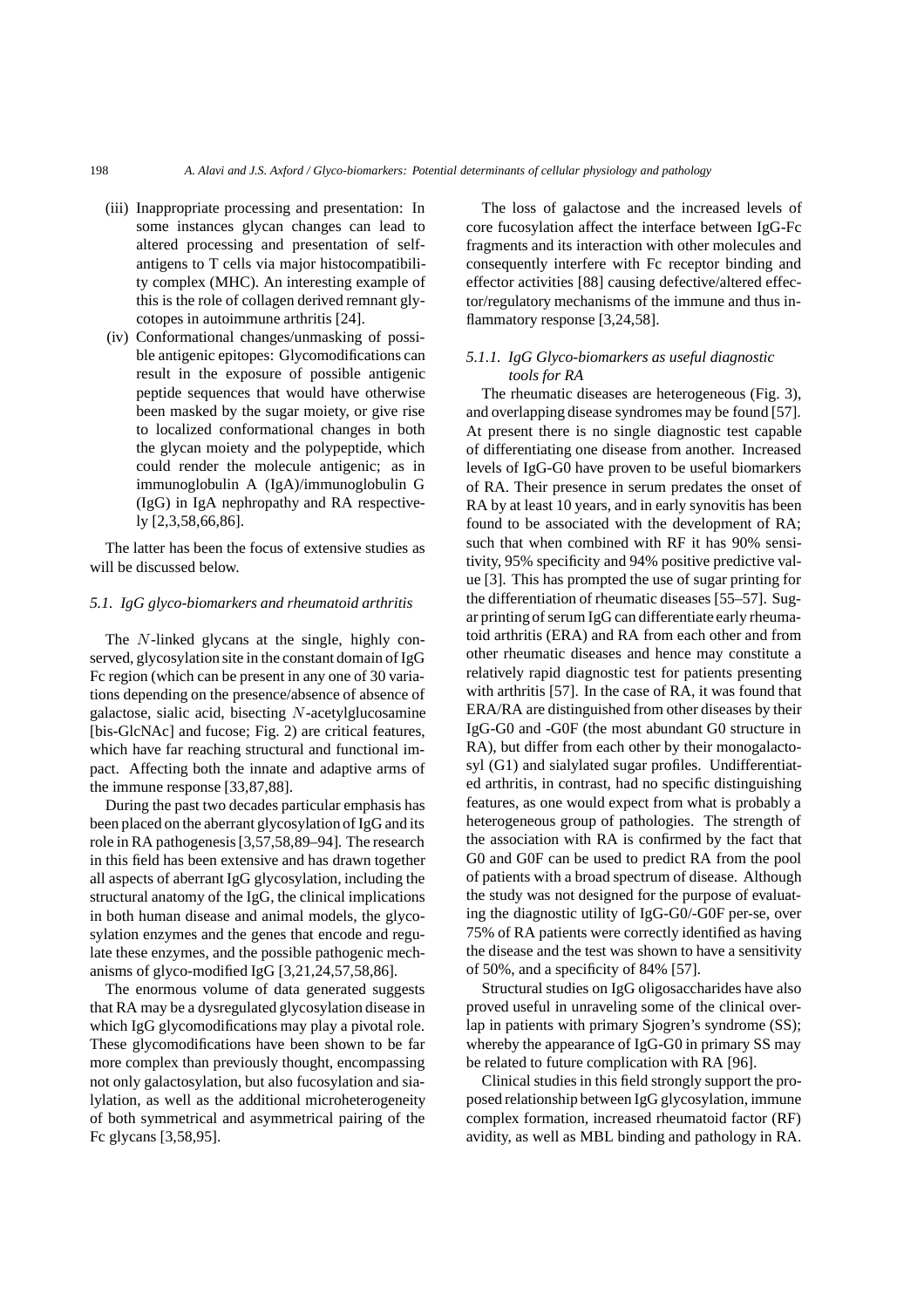

Fig. 3. The rheumatic diseases are heterogeneous, and overlapping disease syndromes may be found. Many patients diagnosed with autoimmune rheumatic disease cannot be categorized easily into one of the established clinical entities such as SLE or systemic sclerosis. IgG glyco-biomarkers may be useful in terms of clarifying diagnosis and prognosis, and facilitating disease management.

They demonstrate that increased IgG-G0 (circulating in the serum and/or in immune complexes in the synovial fluid), correlate with increased RF avidity, with higher tender joint score, and a higher frequency and number of subcutaneous nodules in RA patients [90,97–99].

# *5.1.2. IgG Glyco-biomarkers as useful prognostic tools for RA*

In addition, IgG-G0 has also proved to be a good prognostic indicator of RA. High incidence of serum IgG-G0 is related to disease activity and the progression to erosive articular changes, as determined in a well-characterized cohort of 127 female RA patients who were followed for a mean duration of 6 years. IgG-G0 values correlated with the number of erosions, disease activity and served as an indicator for disease progression [3,57,58,98].

IgG-G0 not only correlates with severity and duration of disease [90], but has also been shown to return to normal levels following treatment e.g. with anti-TNF [100]. The latter observation is in-line with changes observed in pregnancy where the decrease in IgG-G0 levels is associated with a remission in the disease, and where a rapid rebound increase in IgG-G0, post partum, is associated with disease flares in RA patients [91]. The latter is of particular importance as it further supports the notion that IgG-G0 may be a susceptibility factor in the development of RA.

In this respect IgG glyco-biomarkers may be very useful in determining the clinical efficacy of immunotherapeutic agents such as the new biologics [100], which are revolutionizing the way that we treat autoimmune diseases such as RA and SLE [3].

## *5.2. IgG glyco-biomarkers in other rheumatological diseases*

The appearance of IgG-G0 is also a general feature of other unrelated chronic granulomatous diseases e.g. Crohn's disease (CD) and Mycobacterium tuberculosis, as well as a restricted group of other rheumatological diseases such as SLE, SS, psoriatic arthritis and juvenile idiopathic arthritis (JIA) [56]. However, detailed sugar profiling of these diseases has demonstrated differential patterns of Fc-glycomodifications; encompassing Gal, Fuc, Bis-GlcNAc and sialic acid; and supports the notion that each disease may be associated with a distinct pattern of IgG glycosylation [3,55–58].

Glycosylation-related pathology is not unique to IgG, and can include other immunoglobulins (e.g. IgA) and other immunologically pertinent molecules such as the acute phase proteins, as well as mucins, as summarized below.

# *5.3. IgA glyco-biomarkers in IgAN and*  $Henoch-Schönlein Purpura (HSP)$

IgAN is defined by the deposition of IgA1 in the glomerular mesangium, whilst HSP is a form of systemic vasculitis characterized by tissue deposition of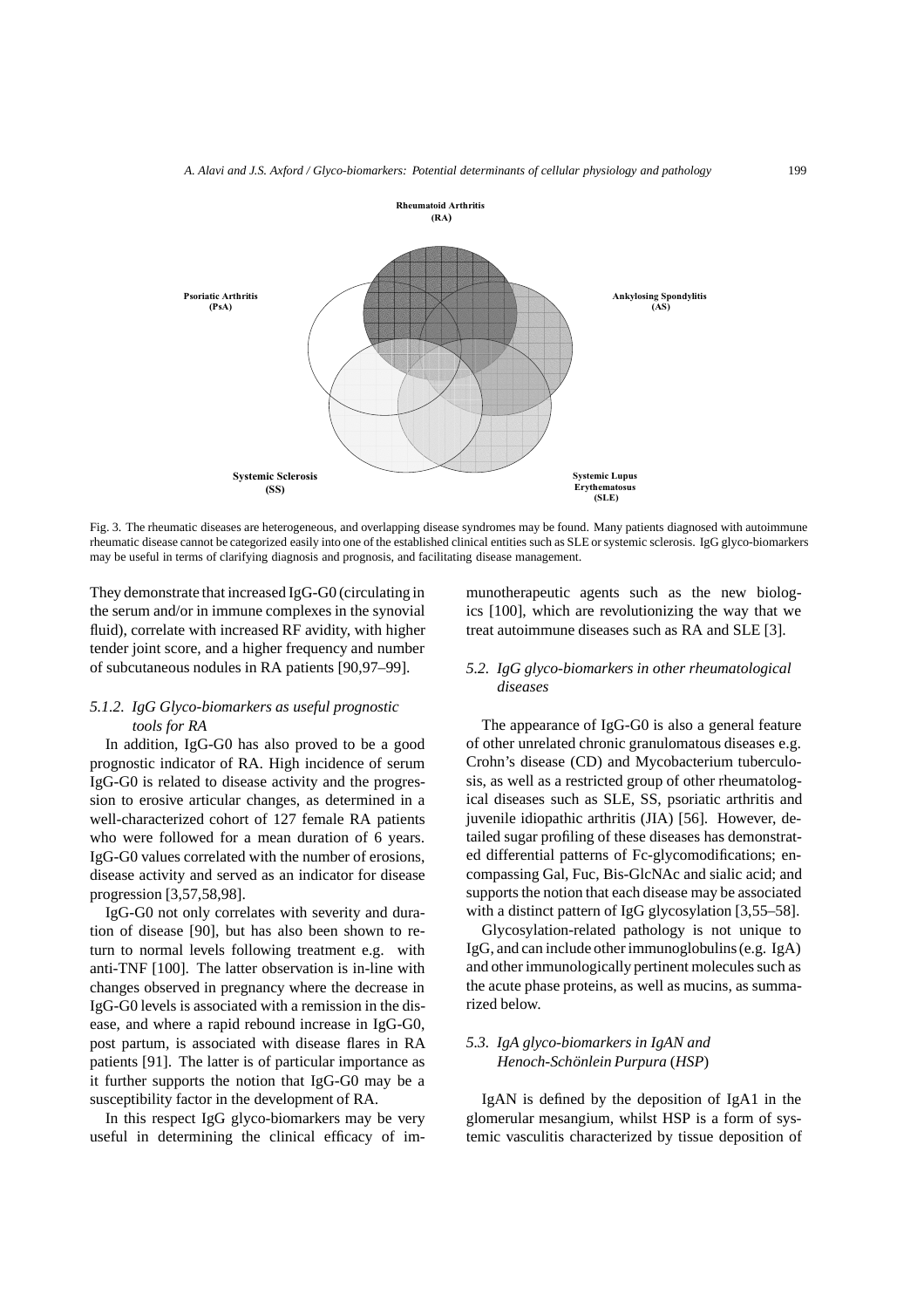IgA. Nephritis with IgA1 deposition is a common feature of HSP and histologically indistinguishable from IgAN. Analysis of serum IgA1 from patients with the IgA nephropathy showed decreased galactosylation (and hence sialylation) of the O-glycans in the hinge region of IgA1 (IgA1 has 5 sets of closely located Oglycans in this region). This hypogalactosylation corresponds to decreased B cell β1 3-galactosyltransferase activity, which may be altered due to increased production of Th2 cytokines [66,101].

Altered glycosylation of IgA1 results in a loss of conformational rigidity, which may explain the increased formation of aggregates, and the glomerular accumulation of IgA1 [66].

# *5.4. Glyco-biomarkers in Inflammatory Bowel Disease* (*IBD*)

IBD is a chronic intestinal disorder comprising two major types: ulcerative colitis (UC) and CD; with considerable overlap. The diagnosis and the differentiation between UC and CD is therefore invariably dependent on a combination of clinical, serological, endoscopic, histopathologic and radiological characteristics; with  $> 15\%$  of patients being diagnosed with indeterminate colitis. The degree of glycosylation of the mucins is central to their role in IBD. It has been demonstrated that the degree of sulphation and sialylation and the length of the oligosaccharide chains can vary, and thus affect the function of mucins as a protective barrier. The changes are different in UC compared to CD. In UC, the sialic acids of the colonic mucosa, which are normally heavily O-acetylated, lose this modification [102]. This may have pathogenic significance as these modifications do render the sialic acids more resistant to bacterial sialidases.

## *5.5. Anti-glycan Auto-antibodies* (*AutoAbs*) *as biomarkers of disease*

As already pointed out glycan structures share significant structural homologies and can act as cross reactive panepitopes. These may in certain circumstances be highly antigenic and instigate the activation and increased production of naturally occurring autoAbs, which may result in inflammation and autoimmunity.

#### *5.5.1. Auto-abs against IgG-G0 as biomarkers in RA and JIA*

The increased IgG-G0 in RA has been shown to be associated with presence of increased levels of anti IgG-G0 auto-Abs. Studies examining the diagnostic value of anti IgG-G0 auto-Abs, in 266 Japanese patients with systemic autoimmune diseases, including 60 with RA, suggests that anti IgG-G0 Abs may be a more specific marker for RA than conventional IgM RF [97], which is the current biomarker of choice for the diagnosis of RA.

These anti IgG-G0 autoAbs, show a significant correlation with C reactive protein levels and have a higher sensitivity in detecting immunological disorders in JIA and juvenile onset Sjogren's syndrome when compared with RF [97,103].

## *5.5.2. Auto-abs against neuronal glycans in certain neuropathies*

A number of neuropathies are associated with circulating auto-Abs directed against certain glycan epitopes that are highly expressed in the nervous system (e.g. the sugar chains of gangliosides), resulting in autoimmune nerve damage [78]. Anti-ganglioside IgM Abs can cause leakage of the blood-nerve barrier in a concentration-dependent and complementindependent manner, and can also bind to neuronal gangliosides (to create a neuromuscular block) and serve as a marker of axonal damage in neuropathies such as multiple sclerosis [104].

The majority of these auto-Abs originate either from our naturally occurring pool of anti-glycan Abs (B cell clones; usually germ-line encoded), or are the result of exposure to bacterial antigens. Examples include:

- i) Monoclonal IgM or IgA Abs; highly specific for either ganglio-series gangliosides, or sulfated glucuronosyl glycans (the so-called HNK-1 epitope), secreted by benign or malignant B-cell neoplasms [105]. The presence of these Abs is associated with the onset of symptoms of a demyelinating neuropathy involving the peripheral and central nervous systems: the Guillain-Barre and Miller-Fisher syndromes, respectively.
- ii) Cross reactive AutoAbs; directed against gangliosides structures such as G*M*<sup>1</sup> and G*Q*1*b*, which occur following infection with bacteria such as *Campylobacter jejuni*, which mimic ganglioside structures [106].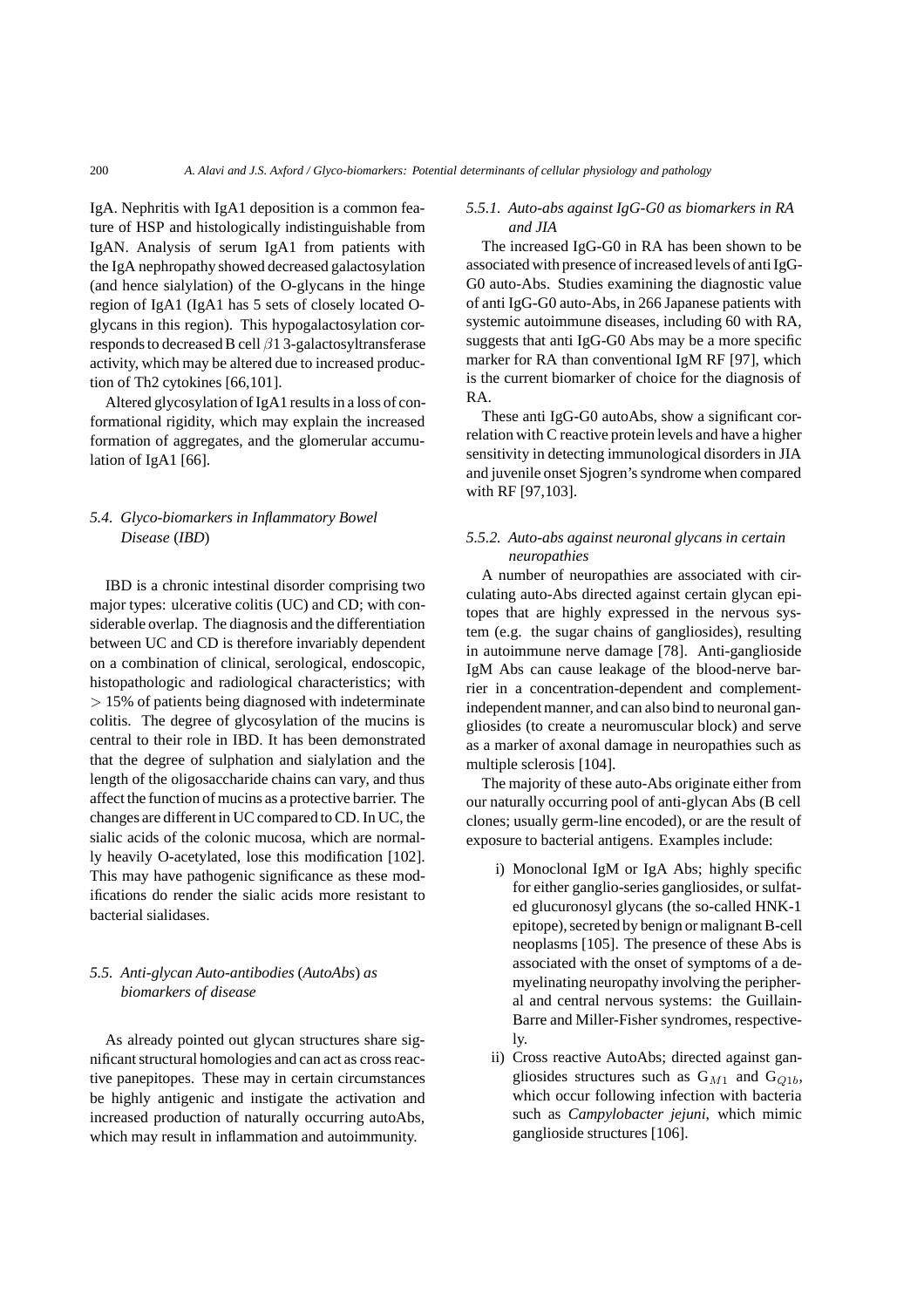#### *5.5.3. Auto-Abs against Tn antigen in Tn-Polyagglutinin Syndrome*

Anti-Tn Abs are yet another example of naturally occurring anti-glycan Abs present in our sera. Tn polyagglutinability syndrome is an acquired condition where the blood cells made by the bone marrow express the Tn antigen; O-linked N-acetylgalactosamine (GalNAc $\alpha$ 1-O-Ser/Thr) and the sialylated-Tn (SA  $\alpha$ 2,6 GalNAc $\alpha$ 1-O-Ser/Thr), thus becoming susceptible to hemagglutination by the naturally occurring anti-Tn Abs [107]. This change appears to be due to acquired stem-cellbased loss of expression of the O-glycan Core 1  $\beta$ 1–3 galactosyltransferase activity, which occurs despite the fact that there may be as many as at least five distinct gene loci encoding additional copies of this enzyme. Patients with this syndrome show a wide range of symptoms. Some have varying degrees of hemolytic anemia and/or decreases in other blood cell types, whilst others have no detectable symptoms and are only picked up through blood typing. Although the mechanisms are unclear, the presence of this syndrome is, in some patients, associated with an increased risk of developing subsequent leukemia.

#### *5.6. Future developments*

Recent developments in the use of glycan arrays for systematic screening of blood samples has lead to the discovery of a panel of anti-glycan antibodies which may prove useful as biomarkers enabling better diagnosis and prognosis of diseases such as Crohn's disease and multiple sclerosis (MS).

#### *5.6.1. Anti-Glycan Abs as biomarkers for CD*

One of the major serological markers for CD is anti-*Sacharomyces cerevisiae* Abs, which is directed against oligomannosidic residues on the polysaccharide mannan in the cell walls of the yeast *S. cerevisiae.* Recent systematic screening for anti-glycan antibodies in CD using glycan array have lead to the discovery of novel anti-glycan abs [83]. These include anti-laminaribioside ( $Glc(\beta1,3)Glc(\beta)$ ) and antimannobioside (Man( $\alpha$ 1,3)Man( $\alpha$ )) glycan IgG Abs, as well as anti-chitobioside (GlcNAc( $\beta$  1,4)GlcNAc( $\beta$ )) glycan IgA Abs; with the latter demonstrating the highest discriminative capability between CD and UC. Combination of these anti-glycan biomarkers have been shown to be useful prognostic tool; predicting severe and complicated CD (presence of strictures or fistulas) and the need for surgical intervention.

#### *5.6.2. Anti-Glycan Abs as biomarkers for diagnosis of MS*

MS is an inflammatory demyelinating disease of the central nervous system. The disease is autoimmune in nature and is driven by a primary T-celldriven aberrant immune response, as well as an antigen driven B-cell responses. The panel of antibodies include a notable number of anti glycan antibodies, anti-galactocerebroside IgG and anti-Glc( $\alpha$ 1,4)Glc( $\alpha$ ) IgM auto-Abs. The levels of the latter were found to be significantly elevated in MS patients in comparison to other neurological diseases (with a 57% sensitivity and 85% specificity) [83]. These anti-glyco auto-Abs maybe particularly useful for the early diagnosis and prognosis of the relapsing – remitting form of MS.

# **6. Conclusion**

There is a pressing need to develop new biomarkers that will serve as more sensitive diagnostic and prognostic tools which could be used to discriminate between different forms/stages of disease and to monitor the efficacy of various new treatment options. Glycobiomarkers have the potential to fulfill this need by providing better link between specific mRNAs, their corresponding polypeptides, glycoforms and cell function, and may thus provide a better insight into cellular and molecular interactions and therefore disease mechanisms; promising a new era in the interpretation of data relevant to immunotherapy and the design of new oligosaccharide-based diagnostics and therapeutics.

#### **Abbreviations**

- ABO antigens: ABO histo-blood group antigens AutoAbs: Auto antibodies bis-GlcNAc: bisecting N-acetylglucosamine CD: Crohn's disease CDGs: congenital disorders of glycosylation G0: agalactosyl G1: monogalactosyl G2: digalactosyl G0F: fucosylated G0 HSP: Henoch-Schönlein Purpura IBD: Inflammatory Bowel Disease IgA: immunoglobulin A IgAN: IgA nephropathy IgG: immunoglobulin G
- JIA: juvenile idiopathic arthritis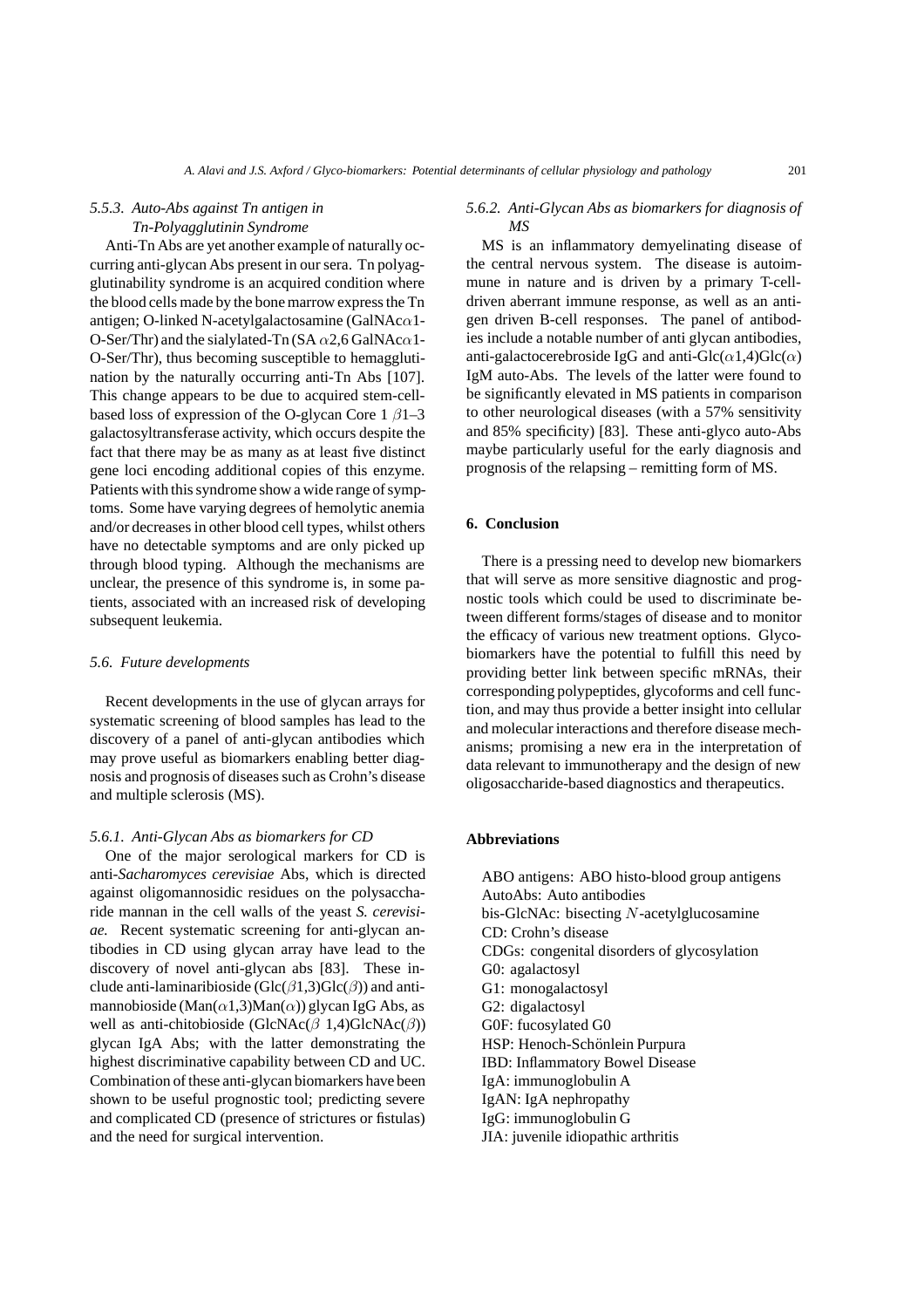MBL: mannose binding lectin

O*−*GlcNAc: O*−*linked β *−* N*−*acetylglucosamine

RA: rheumatoid arthritis

RF: rheumatoid factor

SLE: systemic lupus erythematosus

SS: primary Sjogren's syndrome

UC: ulcerative colitis

#### **References**

- [1] P.M. Rudd, T. Elliott, P. Cresswell, I.A. Wilson and R.A. Dwek, Glycosylation and the immune system, *Science* **291**(5512) (2001), 2370–2376.
- [2] J. Axford, The impact of glycobiology on medicine, *Trends Immunol* **22**(5) (2001), 237–239.
- [3] A. Alavi and J.S. Axford, The pivotal nature of sugars in normal physiology and disease, *Wien Med Wochenschr* **156**(1–2) (2006), 19–33.
- [4] J.S.E. Axford, ed., Glycobiology and Medicine, *Proceedings of the 7th Jenner Glycobiology and Medicine Symposium*, Springer, 2005.
- [5] B.A. Cobb and D.L. Kasper, Coming of age: carbohydrates and immunity, *Eur J Immunol* **35**(2) (2005), 352–356.
- [6] N.H. Packer, C.W. von der Lieth, K.F. Aoki-Kinoshita, C.B. Lebrilla, J.C. Paulson, R. Raman et al., Frontiers in glycomics: bioinformatics and biomarkers in disease. An NIH White Paper prepared from discussions by the focus groups at a workshop on the NIH campus, Bethesda MD (September 11–13, 2006), *Proteomics* **8**(1) (2008), 8–20.
- [7] A. Varki, Nothing in glycobiology makes sense, except in the light of evolution, *Cell* **126**(5) (2006), 841–845.
- [8] H.J. Gabius, Cell surface glycans: the why and how of their functionality as biochemical signals in lectin-mediated information transfer, *Crit Rev Immunol* **26**(1) (2006), 43–79.
- [9] E.I. Buzas, B. Gyorgy, M. Pasztoi, I. Jelinek, A. Falus and H.J. Gabius, Carbohydrate recognition systems in autoimmunity, *Autoimmunity* **39**(8) (2006), 691–704.
- [10] J.D. Hernandez, J.T. Nguyen, J. He, W. Wang, B. Ardman, J.M. Green et al., Galectin-1 binds different CD43 glycoforms to cluster CD43 and regulate T cell death, *J Immunol* **177**(8) (2006), 5328–5336.
- [11] S. Nakahara and A. Raz, Biological modulation by lectins and their ligands in tumor progression and metastasis, *Anticancer Agents Med Chem* **8**(1) (2008), 22–36.
- [12] P.R. Crocker, J.C. Paulson and A. Varki, *Siglecs and their Roles in the Immune System* **7**(4) (2007), 255–266.
- [13] E.M. Egorina, M.A. Sovershaev and B. Osterud, Regulation of tissue factor procoagulant activity by post-translational modifications, *Thromb Res*, 2008.
- [14] V. Ilic, N. Milosevic-Jovcic, S. Petrovic, D. Markovic, G. Stefanovic and T. Ristic, Glycosylation of IgG B cell receptor (IgG BCR) in multiple myeloma: relationship between sialylation and the signal activity of IgG BCR, *Glycoconj J*, 2008.
- [15] J. Meng, P. Parroche, D.T. Golenbock and C.J. McKnight, The differential impact of disulfide bonds and N-linked glycosylation on the stability and function of CD14, *J Biol Chem* **283**(6) (2008), 3376–3384.
- [16] X. Yang, J. Yip, M. Harrison and I. Brockhausen, Primary human osteoblasts and bone cancer cells as models to study

glycodynamics in bone, *Int J Biochem Cell Biol* **40**(3) (2008), 471–483.

- [17] A. Golks, T.T. Tran, J.F. Goetschy and D. Guerini, Requirement for O-linked N-acetylglucosaminyltransferase in lymphocytes activation, *Embo J* **26**(20) (2007), 4368–4379.
- [18] M.A. Toscano, G.A. Bianco, J.M. Ilarregui, D.O. Croci, J. Correale, J.D. Hernandez et al., Differential glycosylation of TH1, TH2 and TH-17 effector cells selectively regulates susceptibility to cell death, *Nat Immunol* **8**(8) (2007), 825– 834.
- [19] J. Jenner, G. Kerst, R. Handgretinger and I. Muller, Increased alpha2,6-sialylation of surface proteins on tolerogenic, immature dendritic cells and regulatory T cells, *Exp Hematol* **34**(9) (2006), 1212–1218.
- [20] L. Medvedova and R. Farkas, Hormonal control of protein glycosylation: role of steroids and related lipophilic ligands, *Endocr Regul* **38**(2) (2004), 65–79.
- [21] A. Alavi and J. Axford, The Glycosyltransferases, in: *Abnormalities of IgG Glycosylation and Immunological Disorders*, D. Isenberg, Radmaecher, eds, 1996, pp. 149–169.
- [22] K.S. Lau, E.A. Partridge, A. Grigorian, C.I. Silvescu, V.N. Reinhold, M. Demetriou et al., Complex N-glycan number and degree of branching cooperate to regulate cell proliferation and differentiation, *Cell* **129**(1) (2007), 123–134.
- [23] V.S. Sarafian and T.T. Marinova, ABH histo-blood group antigens in human thymus involution, *Arch Med Res* **37**(7) (2006), 844–847.
- [24] K.S. Nandakumar, M. Collin, A. Olsen, F. Nimmerjahn, A.M. Blom, J.V. Ravetch et al., Endoglycosidase treatment abrogates IgG arthritogenicity: importance of IgG glycosylation in arthritis, *Eur J Immunol* **37**(10) (2007), 2973–2982.
- [25] J.J. Caramelo and A.J. Parodi, How sugars convey information on protein conformation in the endoplasmic reticulum, *Semin Cell Dev Biol* **18**(6) (2007), 732–742.
- [26] M. Aridor, Visiting the ER: the endoplasmic reticulum as a target for therapeutics in traffic related diseases, *Adv Drug Deliv Rev* **59**(8) (2007), 759–781.
- [27] O. Vagin, S. Turdikulova and E. Tokhtaeva, Polarized membrane distribution of potassium-dependent ion pumps in epithelial cells: different roles of the N-glycans of their beta subunits, *Cell Biochem Biophys* **47**(3) (2007), 376–391.
- [28] R. Stork, K.A. Zettlitz, D. Muller, M. Rether, F.G. Hanisch and R.E. Kontermann, N-glycosylation as novel strategy to improve pharmacokinetic properties of bispecific singlechain diabodies, *J Biol Chem*, 2008.
- [29] Y. Li, B. Cleveland, I. Klots, B. Travis, B.A. Richardson, D. Anderson et al., Removal of a single N-linked glycan in human immunodeficiency virus type 1 gp120 results in an enhanced ability to induce neutralizing antibody responses, *J Virol* **82**(2) (2008), 638–651.
- [30] G. Opdenakker, C. Dillen, P. Fiten, E. Martens, I. van Aelst, P.E. van den Steen et al., Remnant epitopes, autoimmunity and glycosylation, *Biochim Biophys Acta* **1760**(4) (2006), 610–615.
- [31] G.A. Rabinovich, M.A. Toscano, S.S. Jackson and G.R. Vasta, Functions of cell surface galectin-glycoprotein lattices, *Curr Opin Struct Biol* **17**(5) (2007), 513–520.
- [32] M.V. Tribulatti, J. Mucci, V. Cattaneo, F. Aguero, T. Gilmartin, S.R. Head et al., Galectin-8 induces apoptosis in the CD4(high)CD8(high) thymocyte subpopulation, *Glycobiology* **17**(12) (2007), 1404–1412.
- [33] F. Nimmerjahn and J.V. Ravetch, Fc-receptors as regulators of immunity, *Adv Immunol* **96** (2007), 179–204.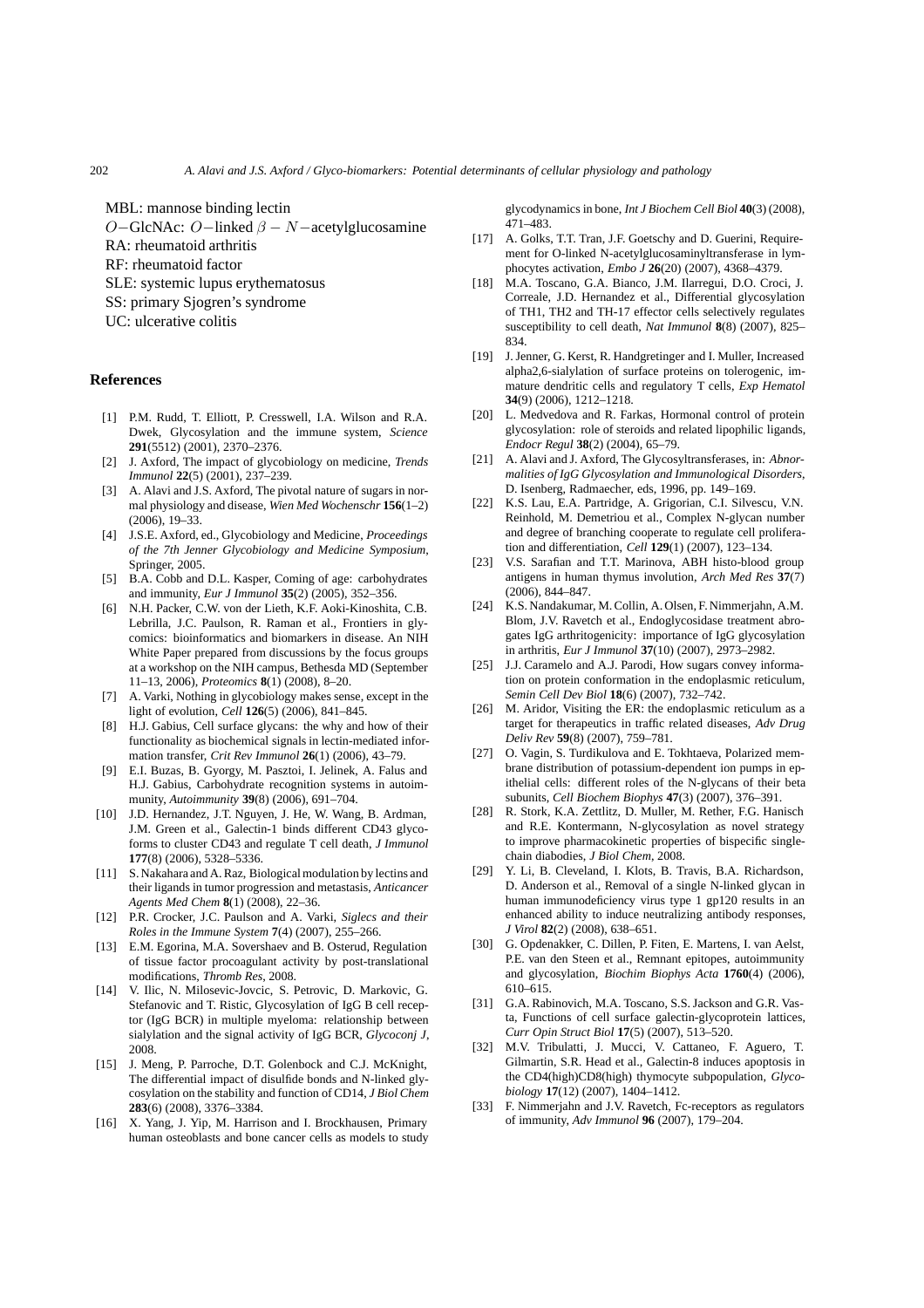- [34] M. Bax, J.J. Garcia-Vallejo, J. Jang-Lee, S.J. North, T.J. Gilmartin, G. Hernandez et al., Dendritic cell maturation results in pronounced changes in glycan expression affecting recognition by siglecs and galectins, *J Immunol* **179**(12) (2007), 8216–8224.
- [35] E. Balcan, I. Tuglu, M. Sahin and P. Toparlak, Cell surface glycosylation diversity of embryonic thymic tissues, *Acta Histochem* **110**(1) (2008), 14–25.
- [36] O. Vagin, E. Tokhtaeva, I. Yakubov, E. Shevchenko and G. Sachs, Inverse correlation between the extent of N-glycan branching and intercellular adhesion in epithelia, Contribution of the Na,K-ATPase beta1 subunit, *J Biol Chem* **283**(4) (2008), 2192–2202.
- [37] J.L. Miller, B.J. Dewet, L. Martinez-Pomares, C.M. Radcliffe, R.A. Dwek, P.M. Rudd et al., The Mannose Receptor Mediates Dengue Virus Infection of Macrophages, *PLoS Pathog* **4**(2) (2008), e17.
- [38] C. Sugimoto, E.E. Nakayama, T. Shioda, F. Villinger, A.A. Ansari, N. Yamamoto et al., Impact of glycosylation on antigenicity of simian immunodeficiency virus SIV239: induction of rapid V1/V2-specific non-neutralizing antibody and delayed neutralizing antibody following infection with an attenuated deglycosylated mutant, *J Gen Virol* **89**(Pt 2) (2008), 554–566.
- [39] S. Fauquenoy, W. Morelle, A. Hovasse, A. Bednarczyk, C. Slomianny, C. Schaeffer et al., Proteomic and glycomic analyses of N-glycosylated structures involved in toxoplasma gondii-host cell interactions, *Mol Cell Proteomics*, 2008.
- [40] S. Groux-Degroote, M.A. Krzewinski-Recchi, A. Cazet, A. Vincent, S. Lehoux, J.J. Lafitte et al., IL-6 and IL-8 increase the expression of glycosyltransferases and sulfotransferases involved in the biosynthesis of sialylated and/or sulfated Lewisx epitopes in the human bronchial mucosa, *Biochem J* **410**(1) (2008), 213–223.
- [41] G. Garratty, Blood groups and disease: a historical perspective, *Transfus Med Rev* **14**(4) (2000), 291–301.
- [42] M. Tan and X. Jiang, Norovirus-host interaction: implications for disease control and prevention, *Expert Rev Mol Med* **9**(19) (2007), 1–22.
- [43] L.C. Lindesmith, E.F. Donaldson, A.D. Lobue, J.L. Cannon, D.P. Zheng, J. Vinje et al., Mechanisms of GII.4 norovirus persistence in human populations, *PLoS Med* **5**(2) (2008),  $^{\circ}$ 31
- [44] S. Linden, J. Mahdavi, C. Semino-Mora, C. Olsen, I. Carlstedt, T. Boren et al., Role of ABO secretor status in mucosal innate immunity and H. pylori infection, *PLoS Pathog* **4**(1) (2008), e2.
- [45] M.P. Loscertales, S. Owens, J. O'Donnell, J. Bunn, X. Bosch-Capblanch and B.J. Brabin, ABO blood group phenotypes and Plasmodium falciparum malaria: unlocking a pivotal mechanism, *Adv Parasitol* **65** (2007), 1–50.
- [46] O. Wu, N. Bayoumi, M.A. Vickers and P. Clark, ABO(H) blood groups and vascular disease: a systematic review and meta-analysis, *J Thromb Haemost* **6**(1) (2008), 62–69.
- [47] E. Dabelsteen and S. Gao, ABO blood-group antigens in oral cancer, *J Dent Res* **84**(1) (2005), 21–28.
- [48] S. Marionneau, A. Cailleau-Thomas, J. Rocher, B. Le Moullac-Vaidye, N. Ruvoen, M. Clement et al., ABH and Lewis histo-blood group antigens, a model for the meaning of oligosaccharide diversity in the face of a changing world, *Biochimie* **83**(7) (2001), 565–573.
- [49] J.C. Chatham, L.G. Not, N. Fulop and R.B. Marchase, Hexosamine Biosynthesis and Protein O-Glycosylation: The

First Line of Defense against Stress, Ischemia, and Trauma, *Shock*, 2007.

- [50] J.E. Rexach, P.M. Clark and L.C. Hsieh-Wilson, Chemical approaches to understanding O-GlcNAc glycosylation in the brain, *Nat Chem Biol* **4**(2) (2008), 97–106.
- [51] R. Morgan, G. Gao, J. Pawling, J.W. Dennis, M. Demetriou and B. Li, N-acetylglucosaminyltransferase V (Mgat5) mediated N-glycosylation negatively regulates Th1 cytokine production by T cells, *J Immunol* **173**(12) (2004), 7200– 7208.
- [52] V. Vanhooren, L. Desmyter, X.E. Liu, M. Cardelli, C. Franceschi, A. Federico et al., N-glycomic changes in serum proteins during human aging, *Rejuvenation Res* **10**(4) (2007), 521–531a.
- [53] P. Cheung, J. Pawling, E.A. Partridge, B. Sukhu, M. Grynpas and J.W. Dennis, Metabolic homeostasis and tissue renewal are dependent on beta1,6GlcNAc-branched N-glycans, *Glycobiology* **17**(8) (2007), 828–837.
- [54] S.A. Brooks, T.M. Carter, L. Royle, D.J. Harvey, S.A. Fry, C. Kinch et al., Altered glycosylation of proteins in cancer: what is the potential for new anti-tumour strategies, *Anticancer Agents Med Chem* **8**(1) (2008), 2–21.
- [55] M. Watson, P.M. Rudd, M. Bland, R.A. Dwek and J.S. Axford, Sugar printing rheumatic diseases: a potential method for disease differentiation using immunoglobulin G oligosaccharides, *Arthritis Rheum* **42**(8) (1999), 1682–1690.
- [56] K. Martin, R. Talukder, F.C. Hay and J.S. Axford, Characterization of changes in IgG associated oligosaccharide profiles in rheumatoid arthritis, psoriatic arthritis, and ankylosing spondylitis using fluorophore linked carbohydrate electrophoresis, *J Rheumatol* **28**(7) (2001), 1531–1536.
- [57] J.S. Axford, G. Cunnane, O. Fitzgerald, J.M. Bland, B. Bresnihan and E.R. Frears, Rheumatic disease differentiation using immunoglobulin G sugar printing by high density electrophoresis, *J Rheumatol* **30**(12) (2003), 2540–2546.
- [58] A. Alavi and J. Axford, Sweet & Sour: The impact of sugars on disease, *Rheumatol*, In Press, 2008.
- [59] L.J. Marshall, B. Perks, K. Bodey, R. Suri, A. Bush and J.K. Shute, Free secretory component from cystic fibrosis sputa displays the cystic fibrosis glycosylation phenotype, *Am J Respir Crit Care Med* **169**(3) (2004), 399–406.
- [60] V.A. Lawson, S.J. Collins, C.L. Masters and A.F. Hill. Prion protein glycosylation, *J Neurochem* **93**(4) (2005), 793–801.
- [61] T. Lefebvre, C. Guinez, V. Dehennaut, O. Beseme-Dekeyser, W. Morelle and J.C. Michalski, Does O-GlcNAc play a role in neurodegenerative diseases? *Expert Rev Proteomics* **2**(2) (2005), 265–275.
- [62] P.T. Martin, Congenital muscular dystrophies involving the O-mannose pathway, *Curr Mol Med* **7**(4) (2007), 417–425.
- [63] R.S. Bakri, B. Afzali, A. Covic, R. Sriskantharan, P. Bharma-Ariza, W.H. Park et al., Cardiovascular disease in renal allograft recipients is associated with elevated sialic acid or markers of inflammation, *Clin Transplant* **18**(2) (2004), 201– 204.
- [64] N. Fulop, R.B. Marchase and J.C. Chatham, Role of protein O-linked N-acetyl-glucosamine in mediating cell function and survival in the cardiovascular system, *Cardiovasc Res* **73**(2) (2007), 288–297.
- [65] K. Bodger, J. Halfvarson, A.R. Dodson, F. Campbell, S. Wilson, R. Lee et al., Altered colonic glycoprotein expression in unaffected monozygotic twins of inflammatory bowel disease patients, *Gut* **55**(7) (2006), 973–977.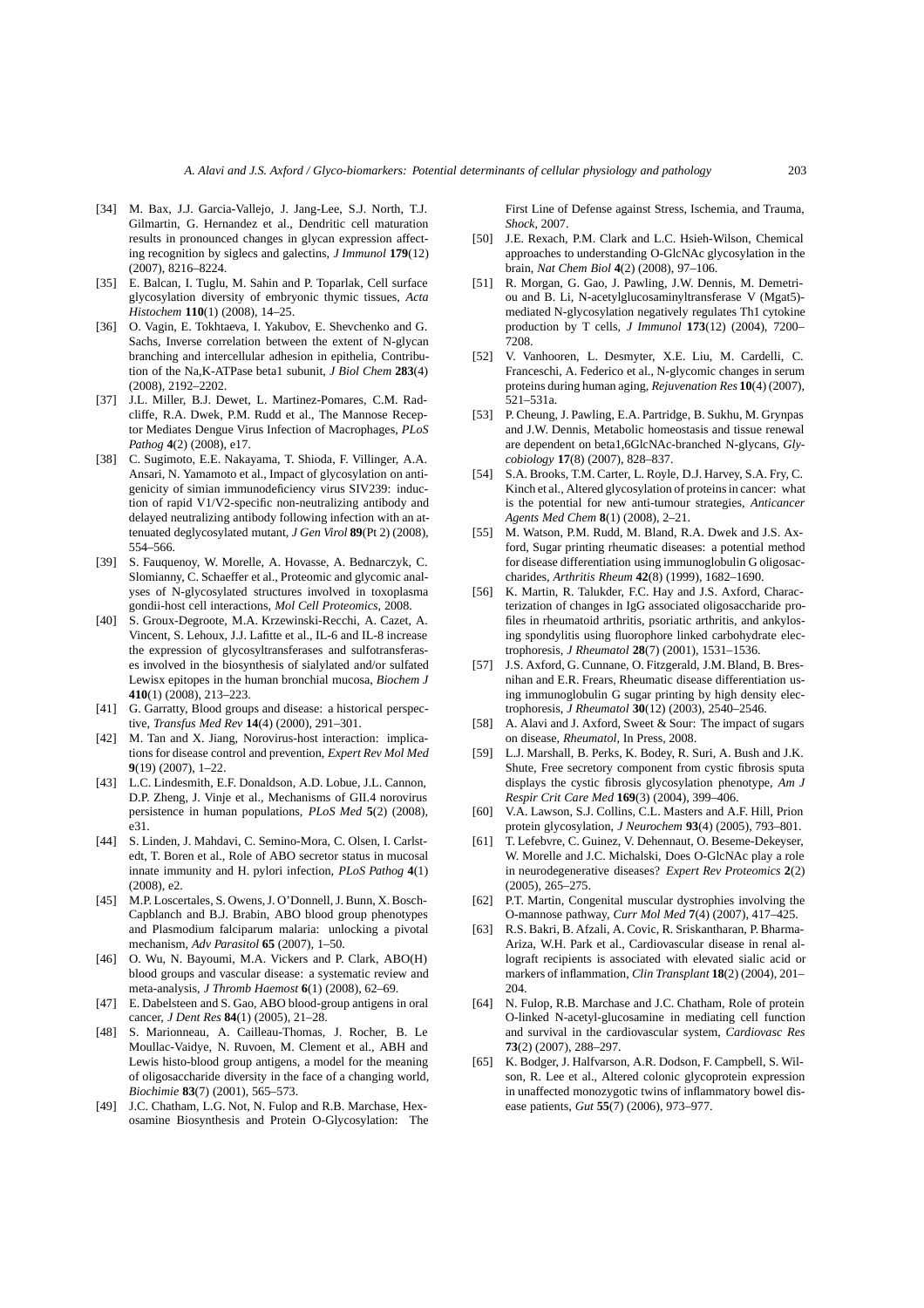- [66] J. Novak, B.A. Julian, M. Tomana and J. Mestecky, IgA glycosylation and IgA immune complexes in the pathogenesis of IgA nephropathy, *Semin Nephrol* **28**(1) (2008), 78–87.
- [67] A.G. Gharavi, Z. Moldoveanu, R.J. Wyatt, C.V. Barker, S.Y. Woodford, R.P. Lifton et al., Aberrant IgA1 Glycosylation Is Inherited in Familial and Sporadic IgA Nephropathy, *J Am Soc Nephrol*, 2008.
- [68] K.S. Weber, R. Alon and L.B. Klickstein, Sialylation of ICAM-2 on platelets impairs adhesion of leukocytes via LFA-1 and DC-SIGN, *Inflammation* **28**(4) (2004), 177–188.
- [69] C. Willyard, Researchers look for 'sweet' method to diagnose cancer, *Nat Med* **13**(11) (2007), 1267.
- [70] Y. Qiu, T.H. Patwa, L. Xu, K. Shedden, D.E. Misek, M. Tuck et al., Plasma Glycoprotein Profiling for Colorectal Cancer Biomarker Identification by Lectin Glycoarray and Lectin Blot, *J Proteome Res*, 2008.
- [71] S.J. Storr, L. Royle, C.J. Chapman, U.M. Hamid, J.F. Robertson, A. Murray et al., The O-linked glycosylation of secretory/shed MUC1 from advanced breast cancer patient serum, *Glycobiology*, 2008.
- [72] J. Jaeken and G. Matthijs, Congenital disorders of glycosylation: a rapidly expanding disease family, *Annu Rev Genomics Hum Genet* **8** (2007), 261–278.
- [73] T. Okanishi, Y. Saito, I. Yuasa, M. Miura, I. Nagata, Y. Maegaki et al., Cutis laxa with frontoparietal cortical malformation: A novel type of congenital disorder of glycosylation, *Eur J Paediatr Neurol*, 2008.
- [74] C. Perez-Cerda, D. Quelhas, A.I. Vega, J. Ecay, L. Vilarinho and M. Ugarte, Screening using serum percentage of carbohydrate-deficient transferrin for congenital disorders of glycosylation in children with suspected metabolic disease, *Clin Chem* **54**(1) (2008), 93–100.
- [75] J. Gu and M. Taniguchi, Regulation of integrin functions by N-glycans, *Glycoconj J* **21**(1–2) (2004), 9–15.
- [76] L.B. Lowe, Glycosylation in the control of selectin counterreceptor structure and function, *Immunol Rev* **86** (2002), 19– 36.
- [77] M. Kilcoyne and L. Joshi, Carbohydrates in therapeutics, *Cardiovasc Hematol Agents Med Chem* **5**(3) (2007), 186– 197.
- [78] M. Tatsumoto, M. Koga, M. Gilbert, M. Odaka, K. Hirata, S. Kuwabara et al., Spectrum of neurological diseases associated with antibodies to minor gangliosides GM1b and GalNAc-GD1a, *J Neuroimmunol* **177**(1–2) (2006), 201–208.
- [79] D. Chui, G. Sellakumar, R. Green, M. Sutton-Smith, T. Mc-Quistan, K. Marek et al., Genetic remodeling of protein glycosylation in vivo induces autoimmune disease, *Proc Natl Acad Sci USA* **98**(3) (2001), 1142–1147.
- [80] H.A. Doyle and M.J. Mamula, Post-translational protein modifications in antigen recognition and autoimmunity, *Trends Immunol* **22**(8) (2001), 443–439.
- [81] F. Altmann, The role of protein glycosylation in allergy, *Int Arch Allergy Immunol* **142**(2) (2007), 99–115.
- [82] D. Wu, M. Fujio and C.H. Wong, Glycolipids as immunostimulating agents, *Bioorg Med Chem* **16**(3) (2008), 1073– 1083.
- [83] I. Dotan, S. Fishman, Y. Dgani, M. Schwartz, A. Karban, A. Lerner et al., Antibodies against laminaribioside and chitobioside are novel serologic markers in Crohn's disease, *Gastroenterology* **131**(2) (2006), 366–378.
- [84] D.H. Dube and C.R. Bertozzi, Glycans in cancer and inflammation–potential for therapeutics and diagnostics, *Nat Rev Drug Discov* **4**(6) (2005), 477–488.
- [85] M. Bardor, D.H. Nguyen, S. Diaz and A. Varki, Mechanism of uptake and incorporation of the non-human sialic acid N-glycolylneuraminic acid into human cells, *J Biol Chem* **280**(6) (2005), 4228–4237.
- [86] R. Parekh, D. Isenberg, G. Rook, I. Roitt, R. Dwek and T. Rademacher, A comparative analysis of disease-associated changes in the galactosylation of serum IgG, *J Autoimmun* **2**(2) (1989), 101–114.
- [87] Y. Kaneko, F. Nimmerjahn and J.V. Ravetch, Antiinflammatory activity of immunoglobulin G resulting from Fc sialylation, *Science* **313**(5787) (2006), 670–673.
- [88] R. Jefferis, Antibody therapeutics: isotype and glycoform selection, *Expert Opin Biol Ther* **7**(9) (2007), 1401–1413.
- [89] J.S. Axford, L. Mackenzie, P.M. Lydyard, F.C. Hay, D.A. Isenberg and I.M. Roitt, Reduced B-cell galactosyltransferase activity in rheumatoid arthritis, *Lancet* **2**(8574) (1987), 1486–1488.
- [90] J.S. Axford, N. Sumar, A. Alavi, D.A. Isenberg, A. Young, K.B. Bodman et al., Changes in normal glycosylation mechanisms in autoimmune rheumatic disease, *J Clin Invest* **89**(3) (1992), 1021–1031.
- [91] A. Alavi, N. Arden, T.D. Spector and J.S. Axford, Immunoglobulin G glycosylation and clinical outcome in rheumatoid arthritis during pregnancy, *J Rheumatol* **27**(6) (2000), 1379–1385.
- [92] A. Matsumoto, K. Shikata, F. Takeuchi, N. Kojima and T. Mizuochi, Autoantibody activity of IgG rheumatoid factor increases with decreasing levels of galactosylation and sialylation, *J Biochem* (*Tokyo*) **128**(4) (2000), 621–628.
- [93] C.T. Chou, Binding of rheumatoid and lupus synovial fluids and sera-derived human IgG rheumatoid factor to degalactosylated IgG, *Arch Med Res* **33**(6) (2002), 541–544.
- [94] A. Alavi, J.S. Axford and A.J. Pool, Serum galactosyltransferase isoform changes in rheumatoid arthritis, *J Rheumatol* **31**(8) (2004), 1513–1520.
- [95] K. Masuda, Y. Yamaguchi, K. Kato, N. Takahashi, I. Shimada and Y. Arata, Pairing of oligosaccharides in the Fc region of immunoglobulin G, *FEBS Lett* **473**(3) (2000), 349–357.
- [96] Y. Kuroda, M. Nakata, A. Makino, A. Matsumoto, K. Ohashi, K. Itahashi et al., Structural studies on IgG oligosaccharides of patients with primary Sjogren's syndrome, *Glycoconj J* **19**(1) (2002), 23–31.
- [97] H. Das, T. Atsumi, Y. Fukushima, H. Shibuya, K. Ito, Y. Yamada et al., Diagnostic value of antiagalactosyl IgG antibodies in rheumatoid arthritis, *Clin Rheumatol* **23**(3) (2004), 218–222.
- [98] D. van Zeben, G.A. Rook, J.M. Hazes, A.H. Zwinderman, Y. Zhang, S. Ghelani et al., Early agalactosylation of IgG is associated with a more progressive disease course in patients with rheumatoid arthritis: results of a follow-up study, *Br J Rheumatol* **33**(1) (1994), 36–43.
- [99] E. Gindzienska-Sieskiewicz, P.A. Klimiuk, D.G. Kisiel, A. Gindzienski and S. Sierakowski, The changes in monosaccharide composition of immunoglobulin G in the course of rheumatoid arthritis, *Clin Rheumatol* 2006.
- [100] M. Pasek, M. Duk, M. Podbielska, R. Sokolik, J. Szechinski, E. Lisowska et al., Galactosylation of IgG from rheumatoid arthritis (RA) patients - changes during therapy, *Glycoconj J* **23**(7–8) (2006), 463–471.
- [101] B.D. Oortwijn, A. Roos, L. Royle, D.J. van Gijlswijk-Janssen, M.C. Faber-Krol, J.W. Eijgenraam et al., Differential Glycosylation of Polymeric and Monomeric IgA: A Possible Role in Glomerular Inflammation in IgA Nephropathy, *J Am Soc Nephrol*, 2006.